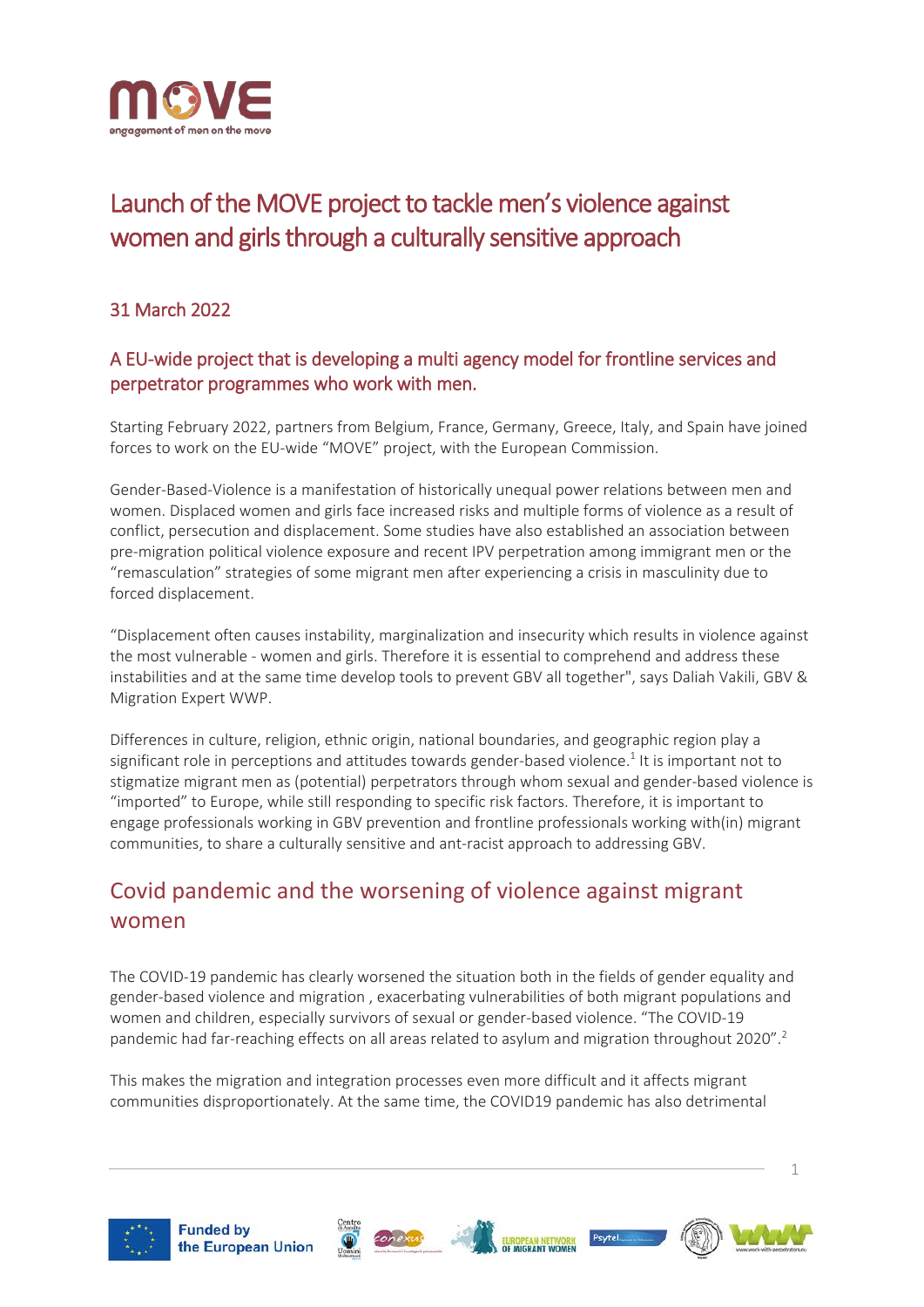

effects on gender equality in Europe<sup>3</sup> and, specifically, on gender-based violence, including important challenges in providing adequate support for them<sup>4</sup>. Needs already existing before COVID-19 have only been drastically increased through the pandemic resulting in disproportionate effects on this sensitive target population.

"Gender roles, expectations and ideas of masculinity are often changing radically during violent conflicts (wars, refugee experiences) and returning to pre-conflict role models seems impossible, which often contributes to extreme stress and an ongoing cycle of violent behavior, including genderbased violence. Therefore, GBV prevention programs in the context of post-conflict interventions therefore need to pay more attention to psychosocial support and the development of healthier, nonviolent behaviors - and at the same time highlight caring models of masculinity", says Elli Scambor, Advisory Board member.

### Building on previous projects to end men's violence against women and girls through a culturally sensitive approach

The MOVE project builds on the work of and lessons learnt by previous European projects ENGAGE and FOMEN, which highlight the importance of training for frontline professionals to identify and refer GBV, especially within intercultural contexts. Moreover, the ASVARW research (Addressing Sexual Violence Against Refugee Women), involving MOVE Advisory Board member Professor Marianne Hester, has shown that training professionals working in a migrant context has increased the ability of professionals to address gender and sexual violence against women, and has also provided a range of professionals with new skills and greater effectiveness in dealing with cases of violence by adopting a new approach in a multidisciplinary team. Programs for perpetrators are concerned with how to deal and address cultural issues to identify, target and effectively address perpetrators of gender-based violence in a migratory context using an anti-racist, inclusive and culturally sensitive approach.

"It is important to involve men in tackling violence against women and enabling men to recognise their own potentially abusive behaviours as well as the attitudes they have that may undermine women. MOVE will help to develop capacity in this respect", affirms advisory board member Professor Marianne Hester.

### About the partnership

The MOVE project is developed by an international, interdisciplinary team consisting of:

- [CAM,](https://www.centrouominimaltrattanti.org/) Centro di Ascolto Uomini Maltrattanti Onlus, NGO and perpetrator programme focussing on the intervention in violence against women and children by promoting the work with men who act violently in emotional relationships, Italy
- [Conexus,](https://conexus.cat/) Associació CONEXUS Atenció, Formació i Investigació Psicosocials, no-profit NGO with GBV its main fields of expertise and activity, offering intervention programmes for women and children, and for male perpetrators, Spain











 $\overline{\phantom{a}}$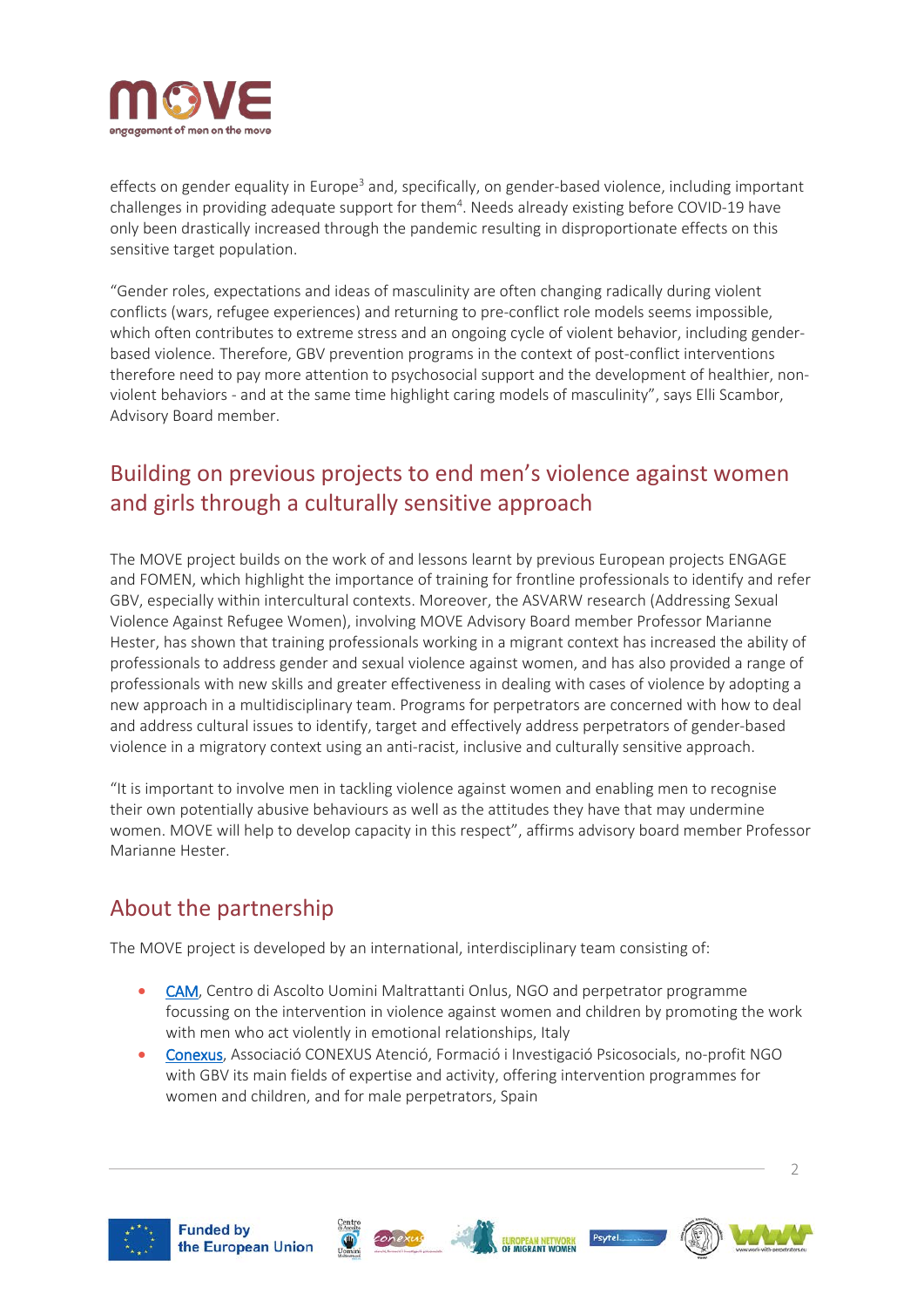

- [Psytel,](https://psytel.es/) France, a cooperative of independent experts working in the field of information systems in health and prevention of violence against children, adolescents and women.
- [UWAH,](https://kakopoiisi.gr/) NGO active in the promotion and protection of women's and children rights; while also engaging with raising awareness and advocating for human rights at local, national and European level, Greece
- [WWP EN,](https://www.work-with-perpetrators.eu/) the European Network for the Work with Perpetrators of Domestic Violence
- [ENoMW,](https://www.migrantwomennetwork.org/) secular, non-partisan platform that advocates for the rights, freedoms and dignity of migrant, refugee and ethnic minority women and girls in Europe

An external Advisory Board supervises and supports the project team:

- Professor Marianne Hester, Affiliated Professor and leading researcher of gender-based violence at the University of Gothenburg, and Chair in Gender, Violence & International Policy at School for Policy Studies at the University of Bristol, supervises overall quality and methodology as a major expert in addressing GBV
- Elli Scambor from the Institute for Masculinity Studies and Gender Research (VMG, Austria) supports the quality and methodological development in working with male refugees and migrants based on the EU project FOMEN - Focus on Men

#### Media contact

Dimitra Mintsidis - WWP European Network – d.mintsidis(at)work-with-perpetrators.eu <https://www.work-with-perpetrators.eu/projects/move>

- 1) Nayak, M.B., Byrne, C.A., Martin, M.K. et al. Attitudes Toward Violence Against Women: A Cross-Nation Study. Sex Roles 49, 333–342 (2003). https://doi.org/10.1023/A:1025108103617
- 2) The impact of COVID-19 in the migration area in EU and OECD countries https://www.oecd.org/migration/mig/00-eu-emn-covid19-umbrella-inform-en.pdf
- 3) Gender equality and the socio-economic impact of the COVID-19 pandemic (EIGE, 2021): https://eige.europa.eu/sites/default/files/documents/20211734\_mh0921078enn\_pdf.pdf